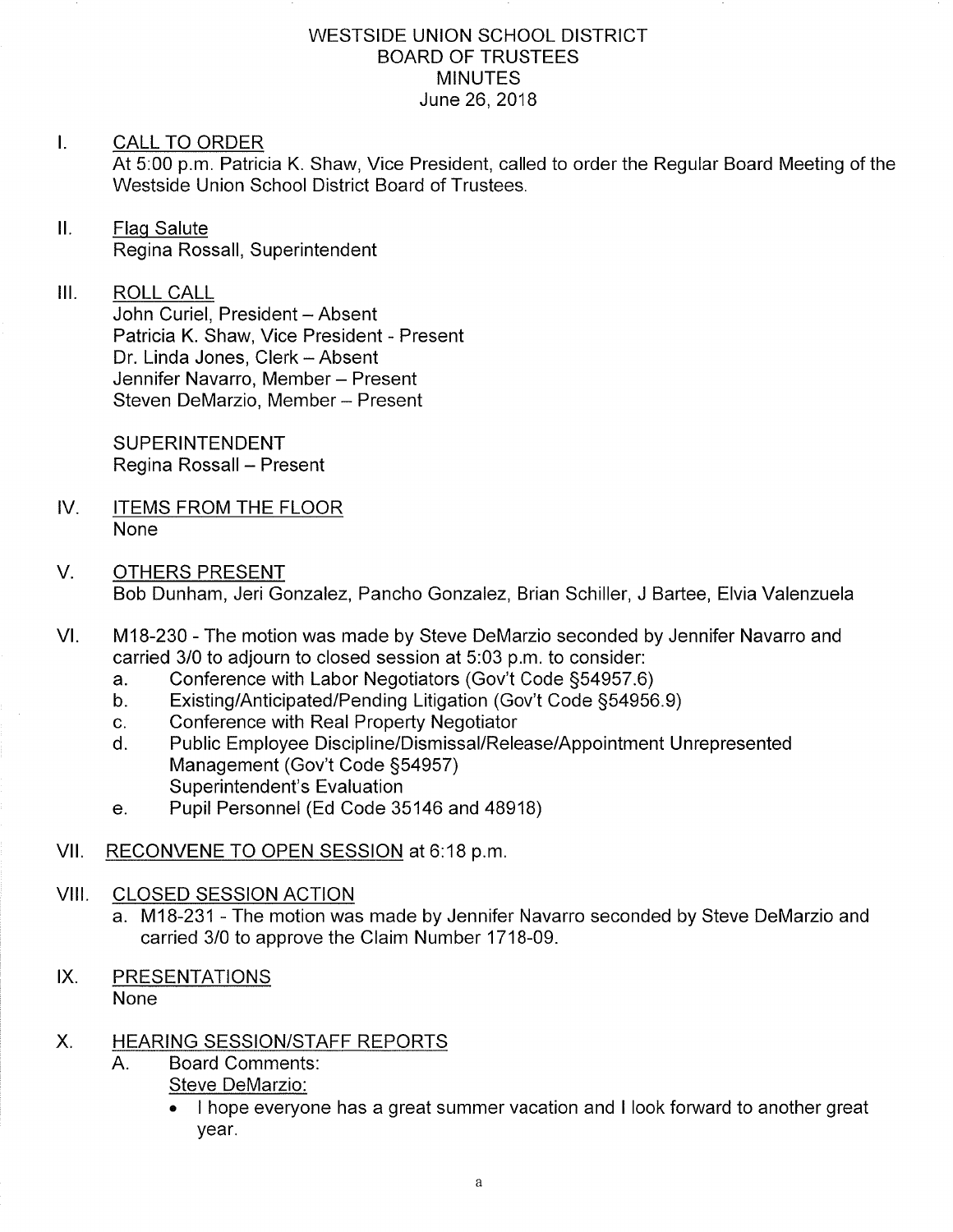Minutes Regular Board Meeting June 26, 2018

#### Jennifer Navarro

- I hope everyone enjoys their summer.
- Patricia K. Shaw:
- Thank goodness we have Gina.
- Staff Reports: B.
	- 1. Assistant Superintendent Administrative Services Shawn Cabey
		- a. The solar panels are coming down at Hillview. We are planning a visit to Coachella on July 9,2018, to see the new solar panels. The new panels will not go up until after the start of school.
	- 2. Assistant Superintendent Educational Services Marguerite Johnson a. Our ESY is winding down; Friday is the last day.
		-
		- b. I hope everyone has a good break this summer.
	- 3. Deputy Superintendent Robert Hughes
		- a. We are still working on our hiring; we have seven more teaching positions to fill, 45 classified positions and a couple of management positions.<br>b. It's nice to see Bob Dunham and Jeri Holmes here this evening.
		-
	- c. Shawn's correct step on his contract amendment for the 2017-18 school year was step 9, not step 8. His step has been corrected in his contract amendment that is up for approval this evening.<br>4. Superintendent – Regina Rossall
	- - Mrs. Rossall reviewed the following items with the Trustees:
		-
		- a. Maintenance is busy working at the sites. b. Lots of registration is going on at the district office.

#### XI. PERSONALAPPEARANCES

- A. Westside Union Teachers Association Representative Bob Dunham, President
	- . I would like to wish everyone a good break.
	- The Janus ruling is coming out tomorrow morning.
- California School Employee Association Representative Jeri Holmes, President B.
	- . I would like to wish everyone a good summer.
- Parent Teachers Association Representative  $C_{\cdot}$
- WAVE Representative Jennifer Navarro and Robert Hughes D.
- XII. <u>ITEMS FROM THE FLOOR</u> Regular Sessior **None**

## XIII. PUBLIC HEARING

A. A hearing on the proposed formation of Westside Union School District Community Facilities District No. 2018-1 with lmprovement Areas Nos. 1 and 2. (to be held during the Business Session) opened at 6:14 p.m. and closed at 6:15 p.m.

## XIV. BUSINESS SESSION

- Organizational/Governance<br>1. M18-232 Item 1. Approval of the agenda of the Regular Board Meeting of June 26, 2018, as submitted. The motion was made by Steve DeMarzio seconded by Jennifer Navarro and carried 3/0.
- 2. M18-233 Items  $2a 2f$ . The motion was made by Jennifer Navarro seconded by Steve DeMarzio and carried 3/0 to approve the consent agenda.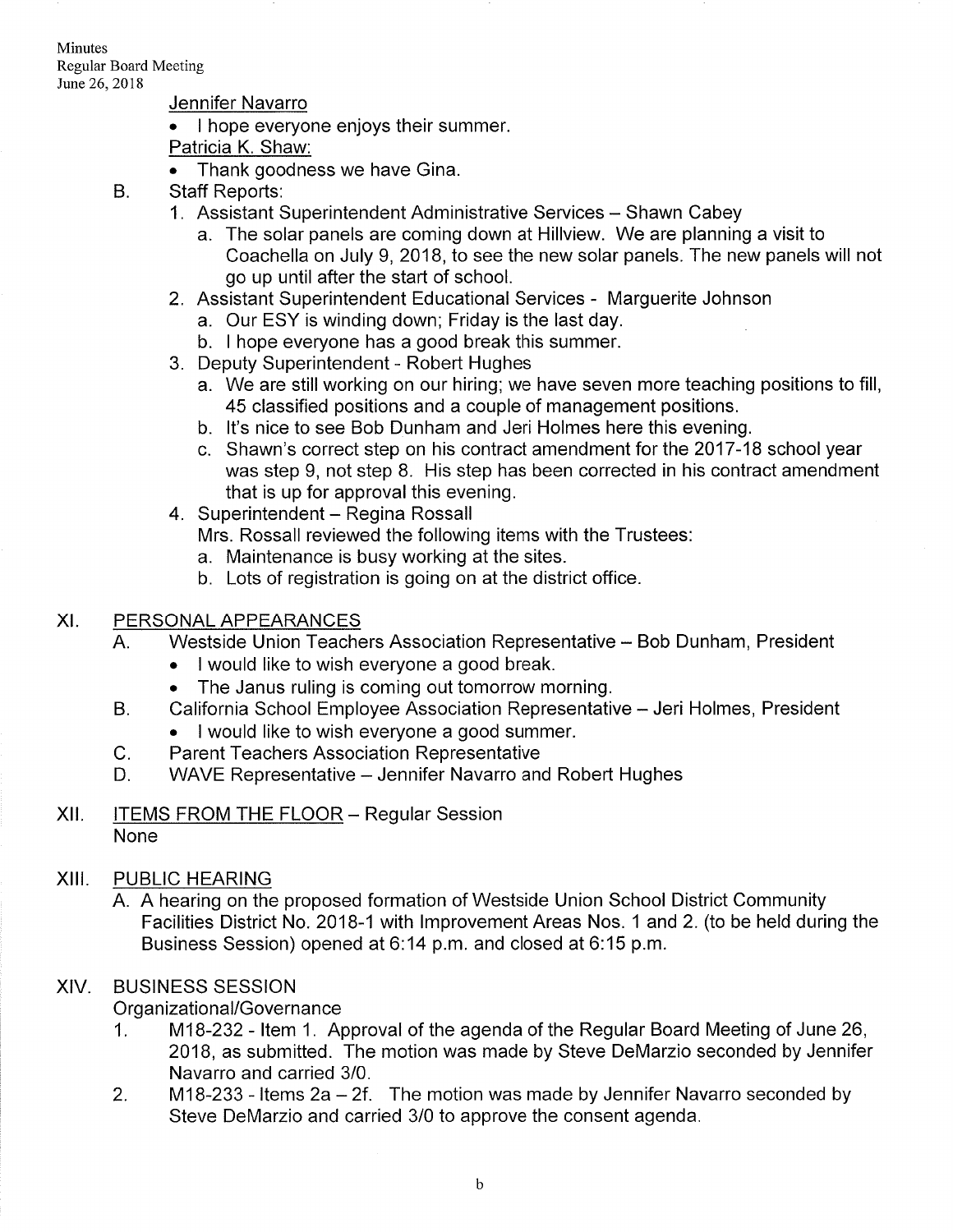- June26,2018 2a Minutes of the Workshop and Regular Meeting on June 19,2018 and the Regular Meeting on June 5, 2018<br>2b Personnel Report<br>2c Purchase Orders
	-
	-
	-
	-
	-
	- 2d Consultant/Contract Agreement Schedule<br>2e Conference/Workshop Schedule<br>2f Job Descriptions 3. lull M18-234 ltem 3. The Board is now considering the contract amendments for the Superintendent, Deputy Superintendent, Assistant Superintendent Educational Services and Assistant Superintendent Administrative Services, which include:
		- . Annual move on the salary schedule
		- . Receiving the same raise and bonus as other Westside employees for the 2018-19 and 2019-20 school year approved on June 26, 2018
		- . Extension of contract for an additional year
		- . Deputy Superintendent and Assistant Superintendent Educational Services and Assistant Superintendent Administrative Services severance rights are amended to increase from 12 months to 18 months

The motion was made by Jennifer Navarro seconded by Steve DeMarzio and carried 3/0 to approve the Superintendent, Deputy Superintendent, Assistant Superintendent Educational Services and Assistant Superintendent Administrative Services Contract Amendments.

- 4. M18-235 ltem 4. The motion was made by Jennifer Navarro seconded by Steve
- 5. M18-236 Item 5. The motion was made by Steve DeMarzio seconded by Jennifer Navarro and carried 3/0 to approve the 2018-19 Board Agenda Calendar

# XV. EDUCATIONAL SERVICES

- 6. M18-237 Item 6. The motion was made by Jennifer Navarro seconded by Steve DeMarzio and carried 3/0 to approve the Consolidated Application, Spring Data **Collection**
- 7. M18-238 ltem 7. The motion was made by Steve DeMarzio seconded by Jennifer Navarro and carried 3/0 to approve the second and final reading of the revised Board Policy and Administrative Regulation 6154, Homework/Makeup Work. B. M18-239 - ltem B. The motion was made by Jennifer Navarro seconded by Steve
- DeMarzio and carried 3/0 to approve the Site Plans for:
	- . Anaverde Hills
	- . IDEA Academy at Cottonwood
	- . Esperanza
	- . Gregg Anderson
	- . Rancho Vista
	-
- Sundown<br>9. M18-240 Item 9. The motion was made by Steve DeMarzio seconded by Jennifer Navarro and carried 3/0 to approve the Local Control Funding Formula Budget and Local Control and Accountability Program (LCAP).

# XVI. BUSINESS

M18-241 - Item 10. The motion was made by Steve DeMarzio seconded by Jennifer Navarro and carried 3/0 to approve the California Student Data Privacy Agreement (csDPA)  $10<sub>1</sub>$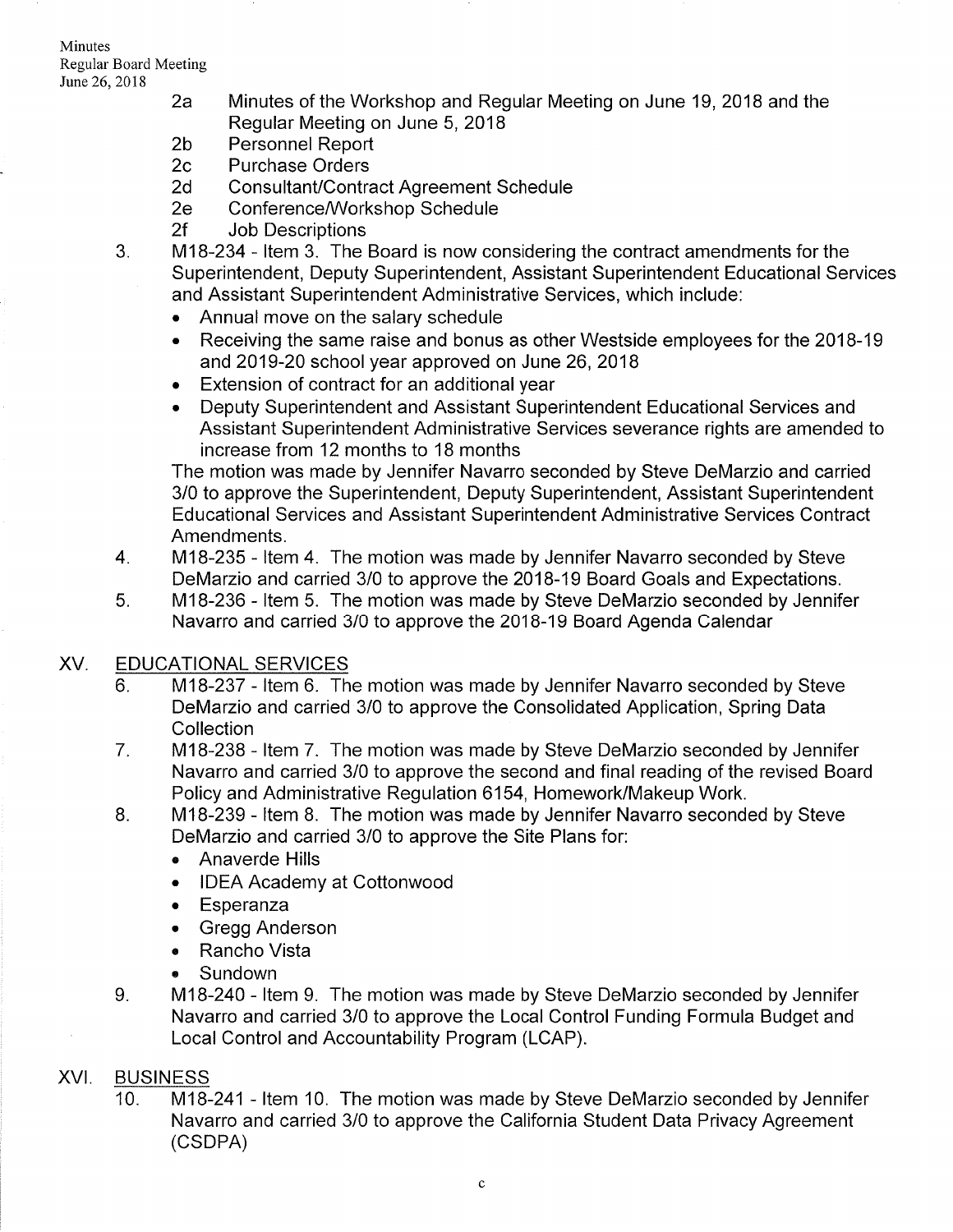- 11. M18-242 Item 11. The motion was made by Jennifer Navarro seconded by Steve DeMarzio and carried 3/0 to approve the second and final reading of the revised Board Policies and Administrative Regulations
	- . AR 3230, Federal Grant Funds
	- AR 3514.2, Integrated Pest Management
	- BP/AR 3551, Food Service Operations/Cafeteria Fund
	-
- BP/AR 3553, Free and Reduced Price Meals BP/AR 3553, Free and Reduced Price Meals<br>12. M18-243 Item 12. The motion was made by Steve DeMarzio seconded by Jennifer Navarro and carried 3/0 to approve the first reading of the Board Policy and Administrative Regulation 1113, District and School Web Sites 13. 1V118-244 - ltem 13. The motion was made by Steve DeMarzio seconded by Jennifer
- Navarro and carried 3/0 to approve Resolution 18-79, Amended Boundary Map for Westside Union School District Community Facilities District No.2018-1 with lmprovement Areas Nos. 1 and 2.
- 13a. M18-245 Item 13a. The motion was made by Steve DeMarzio seconded by Jennifer Navarro and carried 3/0 to approve Resolution 18-80, Formation of Community Facilities District No. 2018-1 with Improvement Areas Nos. 1 and 2<br>13b ftm 13b. The motion was made by Steve DeMarzio seconded by Jennifer
- Navarro and carried 3/0 to approve Resolution 18-81, Determining the Need to lncur Debt, Westside Union School District Community Facilities District No. 2018-1 with lmprovement Area Nos. 1 and 2. 13c 1V118-247 - ltem 13c. The motion was made by Steve DeMarzio seconded by Jennifer
- Navarro and carried 3/0 to approve Resolution 18-82, Canvassing Election Results, Westside Union School District Community Facilities District No. 2018-1 with lmprovement Area Nos. 1 and 2.<br>13d IM18-248- Item 13d. The motion was made by Steve DeMarzio seconded by Jennifer
- Navarro and carried 3/0 to approve Resolution 18-83, First Reading of Ordinance, Westside Union School District Community Facilities District No. 2018-1, Authorizing the Levy of a Special Tax.<br>14. 14B-249 - Item 14. The motion was made by Jennifer Navarro seconded by Steve
- DeMarzio and carried 3/0 to approve Resolutions 18-84, 18-85, 18-86, and18-87 of The Westside Union School District Board of Trustees, Acting as the Legislative Body of the Westside Union School District Community Facilities District (CFD) Nos. 2005-1, 2005-2,2005-3, and 2007-1 lmprovement Areas ("14") Authorizing The Levy of Special Taxes for Fiscal Year 2018-2019.
- 15. M18-250 ltem '15. The motion was made by Jennifer Navarro seconded by Steve DeMarzio and carried 3/0 to approve the 2018-19 Budget 16. M18-251 - ltem '16. The motion was made by Jennifer Navarro seconded by Steve
- DeMarzio and carried 3/0 to approve the AB1200:<br>17. lomande by Jennifer Navarro seconded by Steve
- DeMarzio and carried 3/0 to approve Resolution 18-88, Temporary Interfund Transfers of Special or Restricted Fund Moneys for 2018-19. 18. M18-253 - ltem 18. The motion was made by Steve DeMarzio seconded by Jennifer
- Navarro and carried 3/0 to approve Resolution 18-89, Education Protection Account (EPA). 19. 1\ti1ï-254 - ltem 19. The motion was made by Jennifer Navarro seconded by Steve
- DeMarzio and carried 3/0 to approve Resolution 1B-90, Annual Delegation to Process Routine Budget Revisions, Adjustments and Transfers.